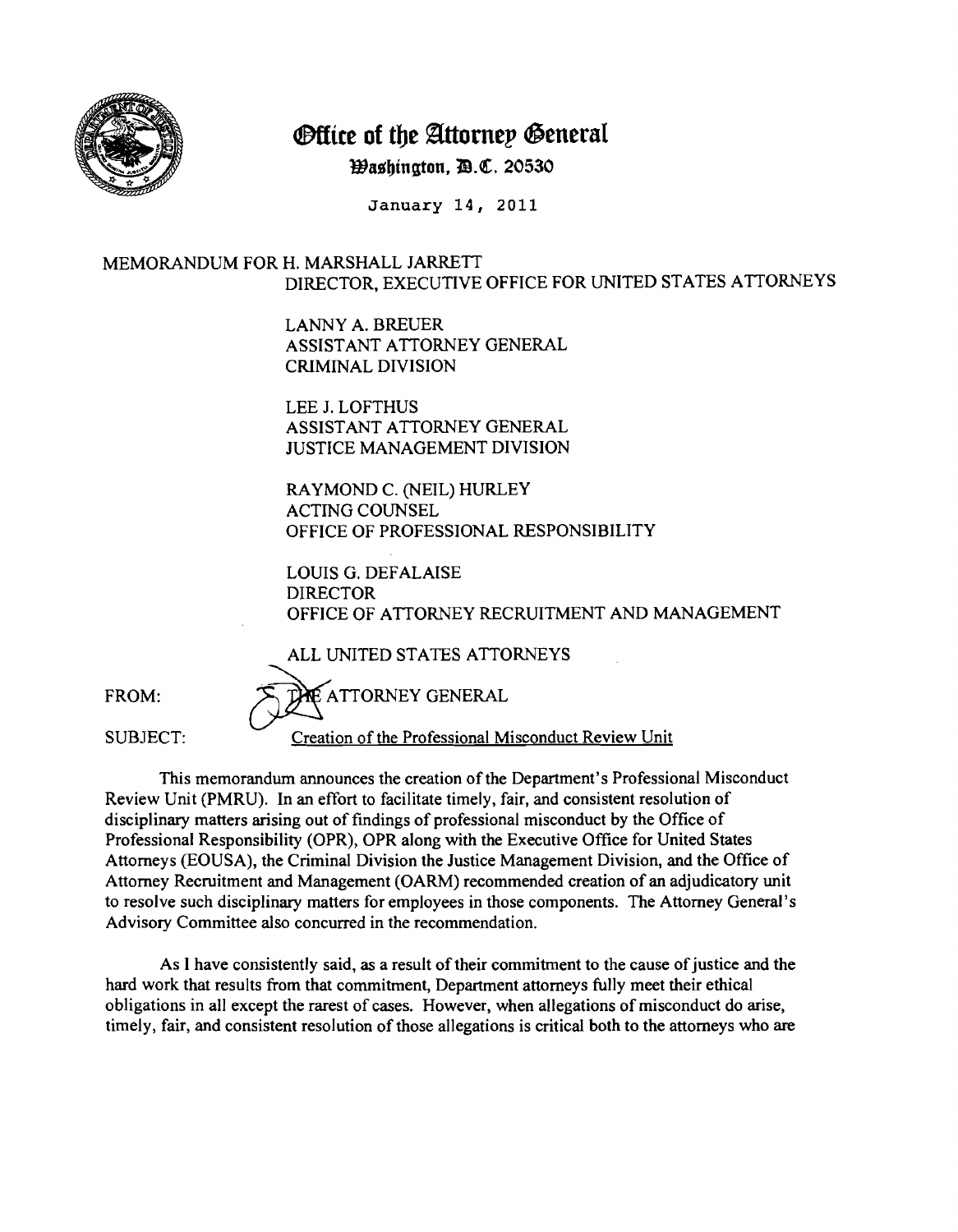## Memorandum for Heads of Departments Subject: Creation of the Professional Misconduct Review Unit

Page 2

the subjects of the allegations and to the Department's obligation to address those rare instances when Department attorneys fail to meet ethical obligations. Because the proposed PMRU will be effective towards achieving its intended objectives and because those objectives are consistent with the Department's responsibilities, I have adopted the proposal. The PMRU initially will adjudicate only those cases involving employees of the recommending components. I anticipate, however, that the other litigating components will participate in this process over time. The PMRU will also assume responsibility for making referrals to state bar disciplinary authorities consistent with current Department policy. The PMRU process will be effective for OPR findings of professional misconduct occurring after the PMRU is fully staffed.

OPR has jurisdiction to investigate allegations of misconduct involving Department attorneys that relate to the exercise of their authority to investigate, litigate, or provide legal advice, as well as allegations of misconduct by law enforcement personnel related to allegations of attorney misconduct within the jurisdiction of OPR. OPR investigations can result in a finding or findings of intentional professional misconduct, reckless professional misconduct, poor judgment, or excusable mistake, or OPR can conclude that an attorney acted appropriately under the circumstances.

Under the existing process, once OPR completes an investigation, it prepares a Report of Investigation (ROI) containing its findings and conclusions, and provides that report to the Office of the Deputy Attorney General (ODAG), as well as to the appropriate Assistant Attorney General, the Director of EOUSA, or other appropriate component head. If OPR finds professional misconduct, it recommends a range of disciplinary action for consideration by the attorney's supervisors or other appropriate disciplinary officials. In cases of poor judgment, OPR refers the matter to the attorney's supervisors for any appropriate action.

If management disagrees with OPR's professional misconduct findings and/or recommended range of discipline, it may submit to an Associate Deputy Attorney General (ADAG) a request to depart from either the findings or the disciplinary range. The ADAG then determines whether to authorize the requested departure, to reassign the matter to another component-frequently OARM-for imposition of discipline unconstrained by OPR's findings and recommendations, or to retain the matter for imposition of discipline by officials within ODAG.

Because the involved Department employees handle these matters as only one of many assigned responsibilities, the existing procedures have resulted in delays in completion of the disciplinary process. In addition, the current process creates the risk of inconsistent resolution of disciplinary actions involving similarly situated employees.

The creation of a PMRU exclusively dedicated to the resolution of disciplinary matters arising out of findings of professional misconduct within established time limitations will not only reduce delays but also permit consistent resolution of matters involving similarly situated employees. The PMRU Chief will administer procedures designed to provide Department